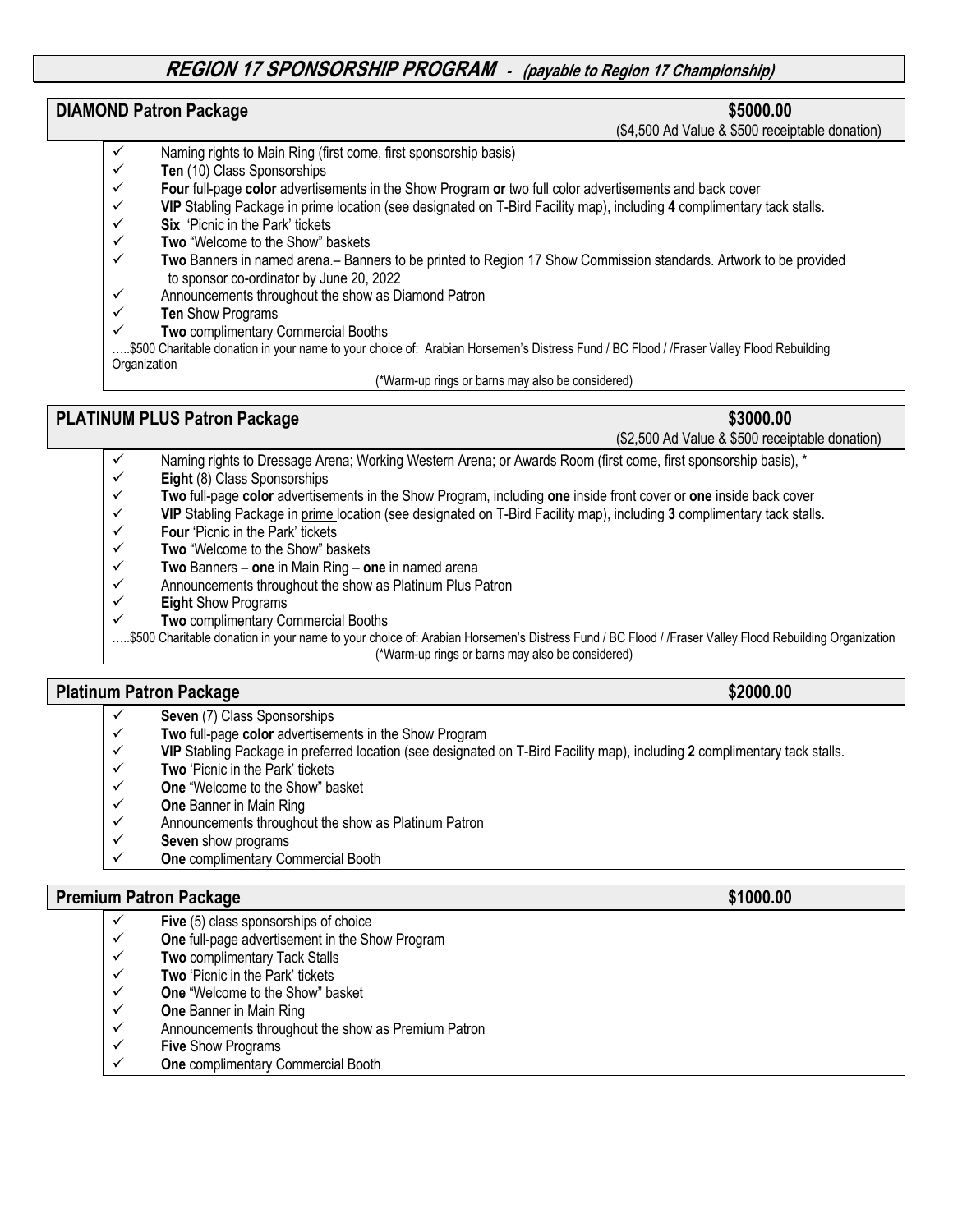### **Preferred Sponsor Package <b>\$750.00 \$750.00**

- $\checkmark$  Four (4) class sponsorship
- $\checkmark$  **One** full page color advertisement in the Show Program  $\checkmark$  one complimentary Tack Stalls
- **V** One complimentary Tack Stalls<br>**V** Two 'Picnic in the Park' tickets
- Two 'Picnic in the Park' tickets
- ü **One** Welcome to the Show" basket
- **<del>✓</del> One** Banner in the Main Ring<br>**✓ Announcements** throughout
- ü **Announcements** throughout the show as Preferred Sponsor
- **Four Show Programs**
- ü **One** complimentary Commercial Booth

**NOTE: All artwork for arena signage with payment in full for Patron packages MUST be received no later than July 5, 2022**

| <b>REGION 17 Sponsorship Options</b>                                                                                                                                                                                                                                            |                |  |  |  |  |
|---------------------------------------------------------------------------------------------------------------------------------------------------------------------------------------------------------------------------------------------------------------------------------|----------------|--|--|--|--|
| <b>Friends of Region 17 Silver Sponsorship</b><br>• Three (3) class sponsorships of sponsor's choice<br>• One full page camera ready Ad in Show Program<br>• One Banner in ring of choice<br>• One 'Picnic in the Park' ticket<br>• One Sponsor Gift<br>• One Show Program      | \$500.00       |  |  |  |  |
| <b>Friends of Region 17 Bronze Sponsorship</b><br>• Three (3) class sponsorships of sponsor's choice<br>• Recognition in the Show Program<br>• One 'Picnic in the Park' ticket<br>• One Sponsor Gift<br>• One Show Program                                                      | \$300.00       |  |  |  |  |
| <b>Region 17 Club or Business Sponsorship</b><br>• Two (2) class sponsorships of Club's / Business's choice<br>• Recognition in the Show Program<br>• One 'Picnic in the Park' ticket<br>• One Sponsor Gift<br>• One Show Program                                               | \$250.00       |  |  |  |  |
| <b>Friends of Region 17 Sponsorship</b><br>• One (1) class sponsorship of Club's / Business's choice<br>• Recognition in the Show Program                                                                                                                                       | \$150.00       |  |  |  |  |
| <b>Friends of Region 17 Sponsorship</b><br>• One-Half (1/2) class sponsorship with joint sponsor<br>• Recognition in the Show Program                                                                                                                                           | \$75.00        |  |  |  |  |
| <b>REGION 17 Commercial Booth Rental Options</b>                                                                                                                                                                                                                                |                |  |  |  |  |
| <b>Commercial Exhibitor Single Booth Space</b><br>• Single Commercial Booth space<br>10 x 10 area<br>one 8 ' table<br>✓<br>two chairs<br>• Business Card Ad in the Show Program                                                                                                 | \$150.00 + GST |  |  |  |  |
| (please supply Business Card by email in pdf form to Shelley Morgan by June 20, 2022 Deposits will be returned if booths are not permitted.<br>Sponsorships & Booth Rentals CONTACT -- Email: sponsorships@region17show.com<br>Send ALL Sponsorship requests to: Shelley Morgan |                |  |  |  |  |

**Sponsorship or Booth Rental PAYMENT**

**1. By Cheque, Credit Card to Karen Caughell – Phone: 780 464-1689 Address: 42 – Swallow Avenue Sherwood Park, AB T8A 3H5**

**2. or E-Transfer by EMAIL to firemajik17@shaw.ca no password required**